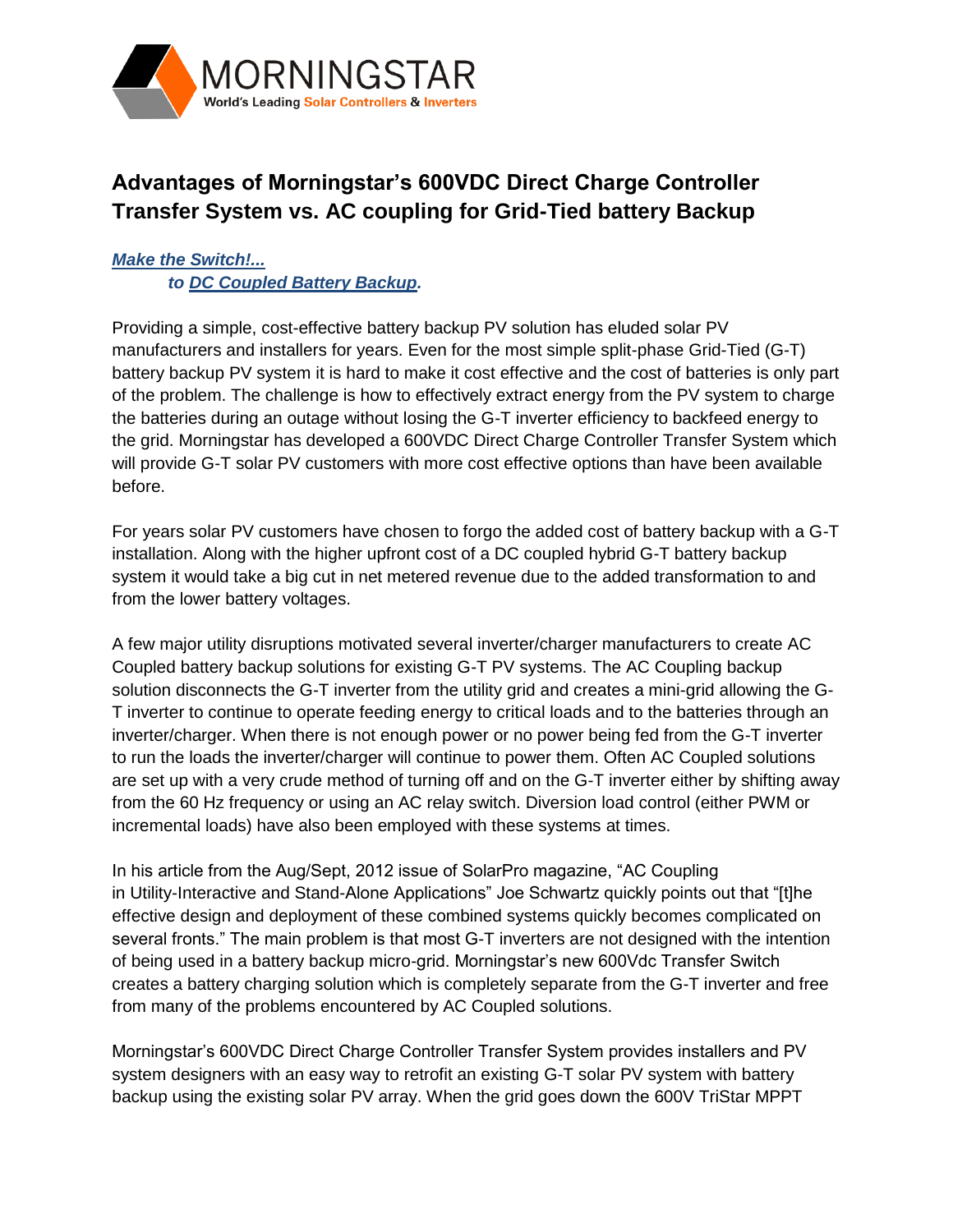controller can be used to charge a battery bank directly from the solar array. A standard 48V inverter/charger can be installed for battery backup giving installers and customers more effective and often lower cost options than have been available before.

This paper will discuss some common issues with AC Coupling and compare it to Morningstar's 600VDC Direct Charge Controller Transfer System. It will show how retrofitting a G-T solar PV system for battery backup can be very simple and non-problematic while still maintaining full production for selling power to the grid during G-T operation.

## **Backup Sizing to Better Meet Your Needs**

**AC Coupling:** The backup inverter(s) continuous rating in watts must be at least as large as the PV array size in watts which is often much greater than the capacity required for the critical backup loads. Many GT systems employ multiple GT inverters to meet the power requirements of the PV system. Some manufacturers recommend that the battery based inverter must be 125% larger than the GT inverter that will be connected to it during a power outage. (i.e. a 5 kW GT inverter could require a 6.25 kW battery based inverter)

*Since most G-T inverters operate at max power only the inverter/charger has to be able to handle the maximum power that can be generated. That means that the inverter/charger should be sized to at least 125% of the eSTC power of the connected PV array.*

AC coupling Commercial PV systems which use larger GT inverters is very impractical since the sizing requirements of the AC Coupled inverter/charger are so large. Part of the PV array can be split into additional small GT inverter(s) for AC coupling but this adds additional cost and many utilities will require additional permitting based on GT inverter power.

**Direct Charge Controller Transfer:** The TriStar MPPT 600V solar controller from Morningstar can be connected to a larger array, even an array with over twice the controller's nominal power rating, and will always provide a current limited output. Therefore, it is not necessary to severely oversize the charging capacity of the system.

*"You can size Morningstar's MPPT controllers well above the Maximum Nominal Solar PV Input rating without damaging the controller and without the charging current exceeding the maximum output current*  rating. The controller can limit output current and will run at 100% of rated current output and not higher. *The controller was designed with this power-shaving capability and when oversized it does not void the warranty." - Tech Article - "Morningstar's TrakStar™ MPPT Technology & Maximum Input Power"* 

Large commercial systems with larger GT inverters can also be set up with standard BOS equipment (combiners, recombiners and multiple inverter inputs) for incremental backup charging. Many TS-MPPT 600V controllers can be used and adding more backup charging can be implemented at any time.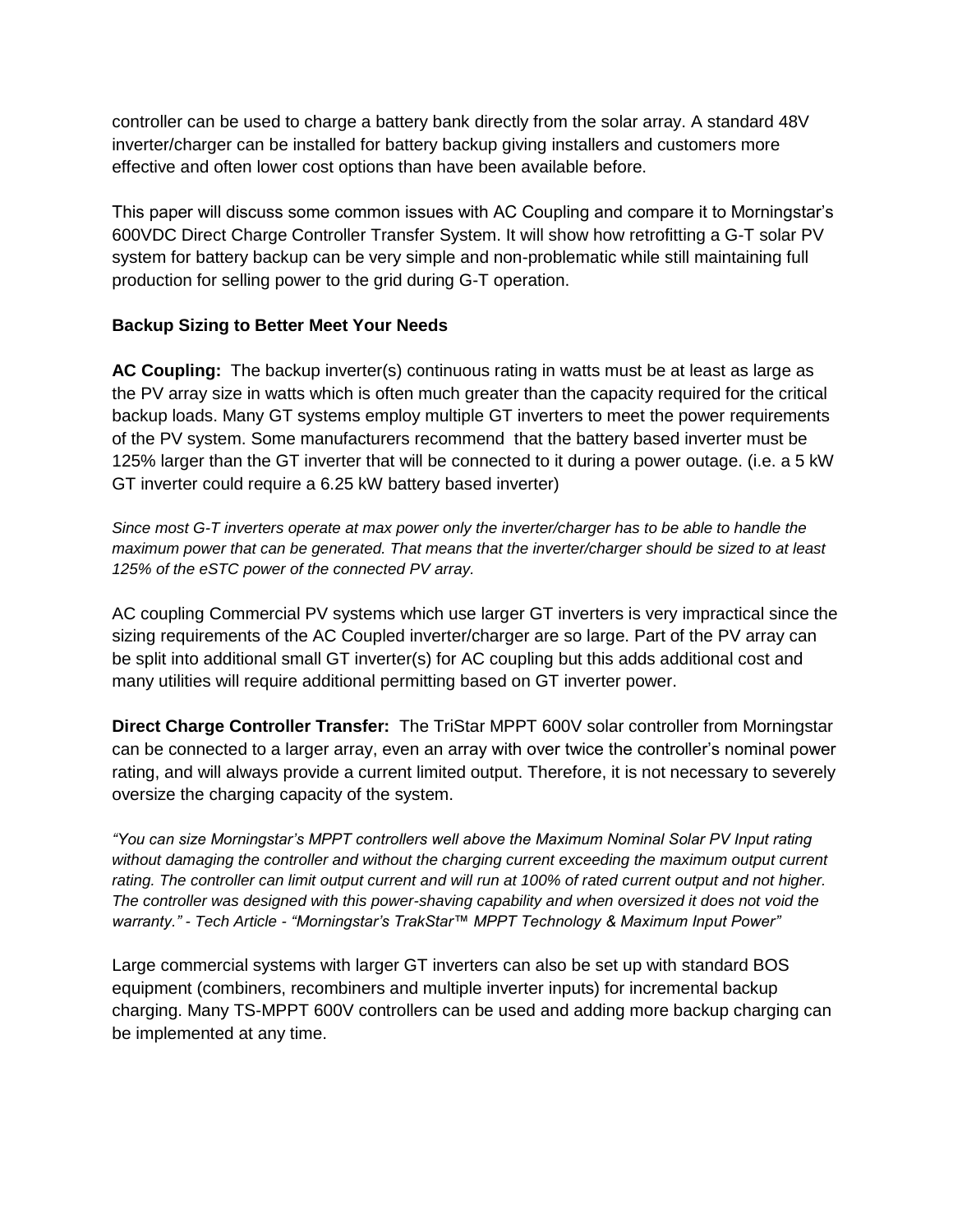**Scalability** - Much smaller does not necessarily mean much less.

The Scalability of the TS-MPPT-60-600V-48 controller can make it a much more cost effective solution providing significantly more kWh of charging for every dollar spent.



Morningstar's TriStar MPPT 600V Direct DC Charging (red line indicates max. charging power limit)

AC Coupling (Full Power required)

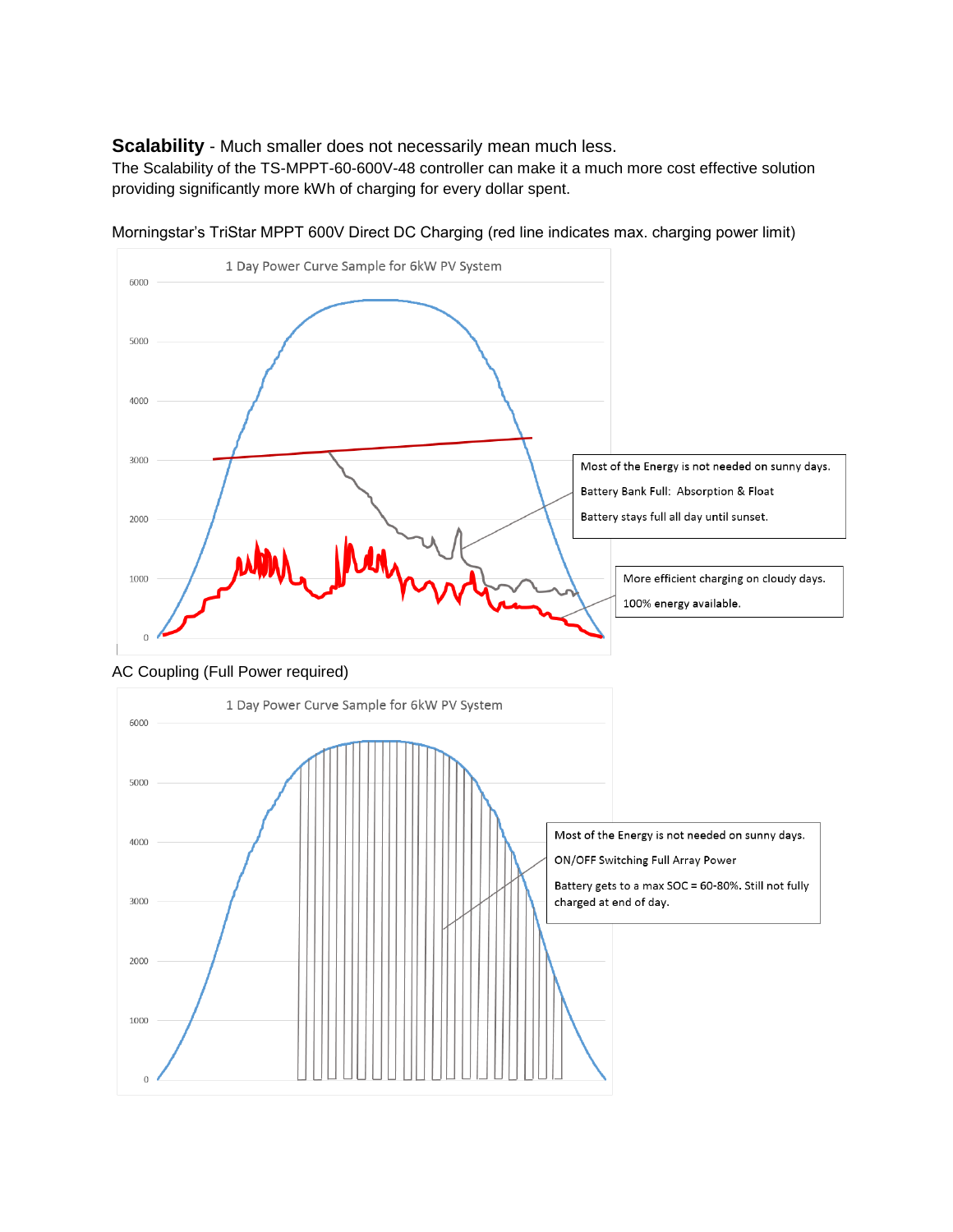## **No Constraints on Battery Bank Capacity**

**AC Coupling:** The battery bank sizing is driven by the size of the GT inverter instead of the customers load requirements which often results in more cost and load support capacity than actually desired. Generally this is about 100Ah per 1kW of PV on a 48V system which is often more than what is needed for short term or infrequent backup situations. For example a 6 kW GT inverter would be sized to a (~29kW) 600Ah/48V battery bank which is more in keeping with an off grid home requiring a number of days of autonomy than a modest load support system that will be operated for a short period. A typical DC coupled grid support battery system which is designed to support telecommunications, lighting, refrigeration and microwave cooking would likely be closer to ~14 kWh system - fully half the size and cost of the AC coupled "solution".

*Battery charging rates faster than C/5 can be harmful to the batteries and reduce their life. Therefore, for 48V battery banks it is generally recommended that there should be >100Ah for every 1kW of PV power.* 

**MS Direct Charge Controller Transfer:** The 600V MPPT controller has full control over it's output power regardless of input power. So in addition to being usable in any backup system, each controller's output charge current can be set to match the batteries' needed charge rate.

*Many people may only want to consider a more affordable option. They may also not need very much backup power for a few loads (refrigerator, lights, computers). There may also be space considerations. If the minimum battery bank size can be cut by a half or more this can be a big step towards providing people with a more affordable, conveniently sized solution.* 

## **Excellent charging efficiency by charging directly from the PV array.**

**AC Coupling:** In an AC coupled system, battery charging is accomplished using a double conversion charge process. Energy is lost both during the DC-AC conversion of the G-T inverter onto the AC bus as well as during the AC-DC charge conversion of the backup inverter charging the batteries.

**MS Direct Charge Controller Transfer:** The advantage is right in the name. The TriStar MPPT TS\_MPPT-60-600V-48 has a maximum efficiency of 97.5%. This option provides the best of both worlds. Highly efficient G-T inverter selling and Morningstar's highly efficient conversion and fast MPPT tracking which is "Always on Track" for maximum energy storage.

## **High quality 4-stage charge control.**

**AC Coupling:** Battery charging is often very poor quality with infrequent on/off style bulk charging of the battery and no absorption charge. Regulation voltage is also an issue with overcharging AGM Sealed batteries. UL mandated 5 minute reconnect delay makes things even worse. For additional cost diversion control can be added, but this extra hardware and bulky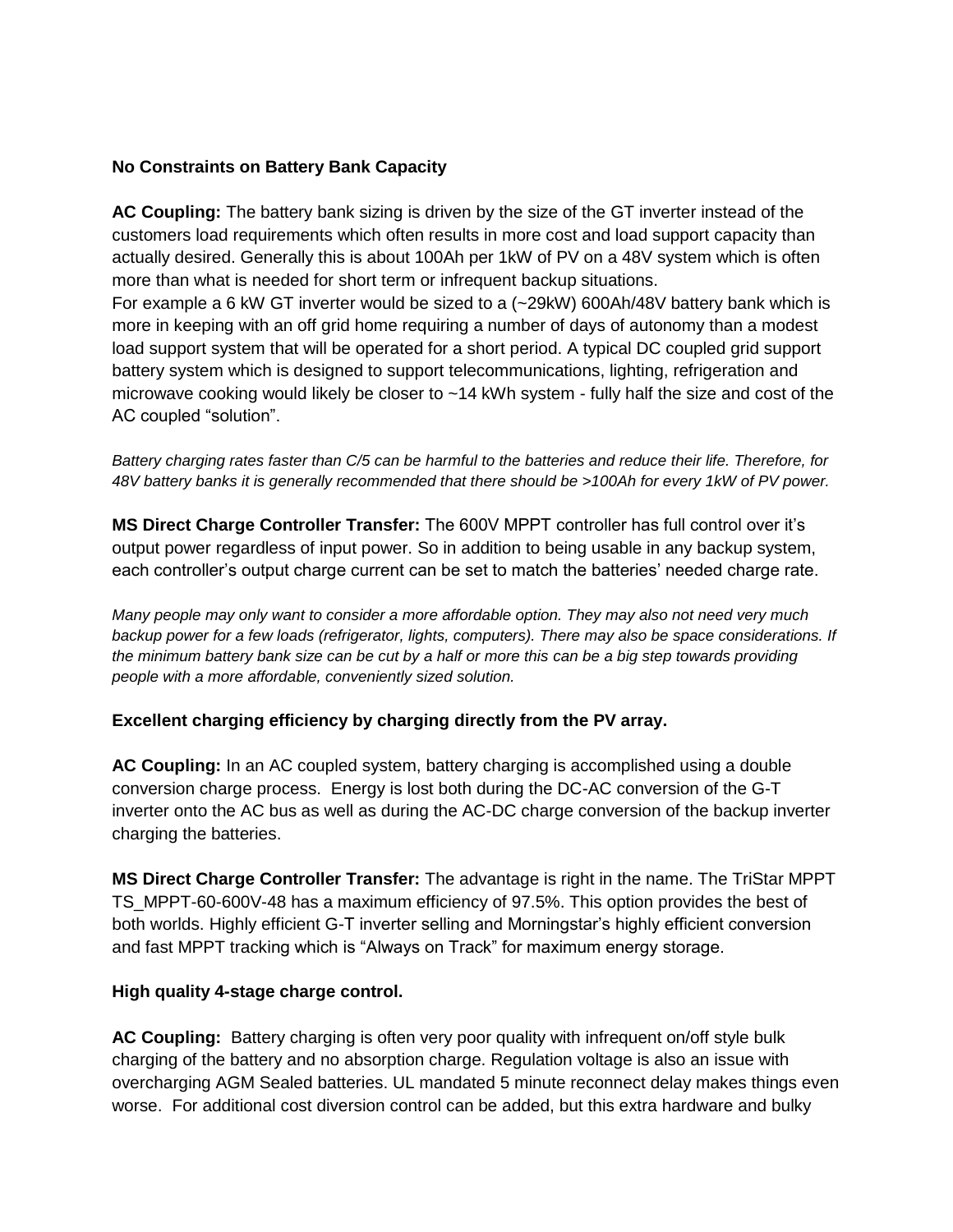resistors (and waste heat) further complicates the system.

*There have been complaints and concerns regarding the G-T inverter 5 minute minimum Frequency shift shutdown. With no absorption charging the batteries may only be at 70-80% state of charge. That means even on a sunny day the batteries may never reach a full state of charge and at the end of the day it can really make a difference if the batteries are not fully charged. In addition, the G-T inverter shutting off and on over and over can be annoyingly loud and a constant reminder that the batteries are not fully charged. Some installers also get concerned that it is hard on the equipment to have it turn off and on over and over.*

Not only does the battery have to be sized to meet the GT inverter's size, it also needs to be sized to take into consideration that it will be starting each evening (which carries into the following day) with approximately 20% of it's capacity depleted.

**MS Direct Charge Controller Transfer:** Since the TS-MPPT-60-600V-48V controller is charging the battery directly, its patented 4-stage charging algorithm provides accurate bulk, absorption and float stages with temperature compensation and voltage sense for added accuracy.

*Morningstar's solution will keep it simple and keep it charged*

- *No Diversion Loads*
- *No "second, independent means of controlling the battery charging process" as required by 690.72(B)(2)*
- *Continuous charging with no hesitation or disruption*
- *Continuously working to keep the batteries fully charged through Absorption and topping off in Float.*
- *At the end of the day the batteries should be fully charged and as high a state of charge as possible to make it through the night and start the next day with as high SOC as possible.*

In some cases the array may be unavailable during power outage due the the very weather condition that caused the outage. However, in this case the homeowner is no better off with an AC coupled system since it cannot generate any more charging power than the smaller DC Coupled system. The customer should be aware of this variable power availability and battery sizing considerations should be taken accordingly. AC coupling may be more suitable for larger daytime loads but a DC Coupling will always cost less and outperform any AC Coupled system for the battery charging function. This is why AC coupling is practically never considered for PV systems with only DC loads.

## **An AC coupled bus might be unstable without the capacity of the grid supporting it.**

**AC Coupling:** AC Coupling employs a strategy that requires "fooling" the GT inverter into thinking that an AC grid is present during a power outage. Some inspectors have required a good amount of convincing that the additional connections and use of the GT inverter during power outages does not affect safety or anti-islanding. If there is a voltage disruption on the AC bus the G-T inverter charging will go offline waiting for 5 minutes of continuous AC power to return to continue charging the battery bank.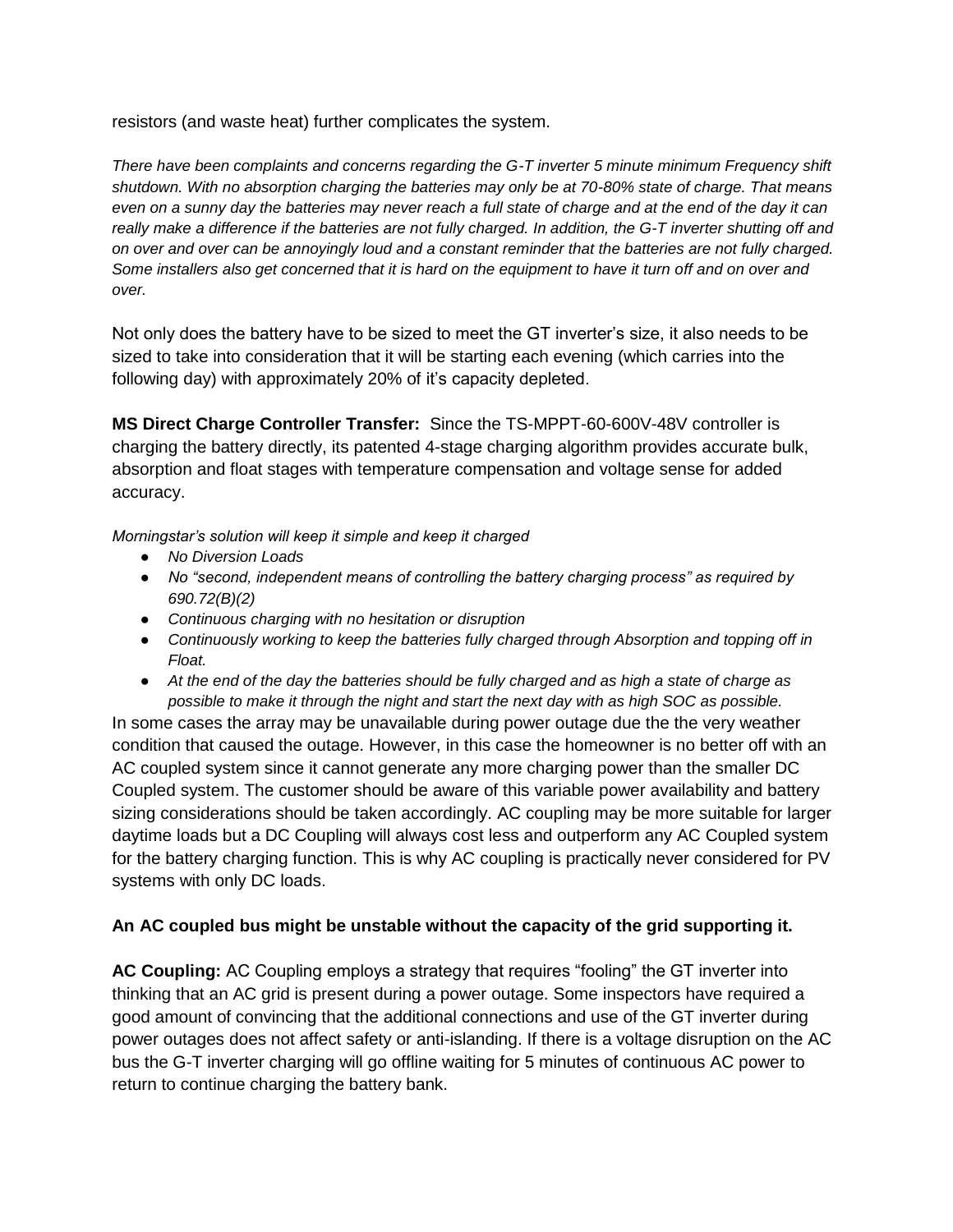*Utility G-T inverter feed-in requirements stipulate the G-T inverter must shut off for a minimum of 5 minutes every time it is interrupted with a 5 minute wait before restarting regardless of the reason it is shut off. Therefore every interruption will suspend all charging from PV array for at least 5 minutes for every occurrence.* 

**MS Direct Charge Controller Transfer:** Our charging is DC direct to the battery. The G-T inverter is not needed for charging and therefore the charging is not dependent on the continuous operation of the GT inverter. The 600Vdc Transfer Switch and AC Grid disconnect switch will create an independent Stand-Alone system which is completely isolated from the GT inverter system.

## **AC-coupled systems often cannot connect to an ac-coupled string inverter and a generator at the same time.**

**AC Coupling:** When a generator is connected it is often simply not compatible or too problematic.

*Motor-driven generators often do not provide a pure sine wave or have voltage and frequency regulation issues. Also, they can interrupt the frequency of the inverter/charger when turned on. Therefore, the backup generators often need to be sized larger to power the loads while also running longer to make up for the lost solar PV production.* 

**EA 9.22.14** None of the foregoing about generator output quality or sizing is connected to AC coupling and issues of power quality and generator sizing would result in any system DC or AC coupled that incorporates a generator.



**MS Direct Charge Controller Transfer:** Morningstar's G-T battery backup solution will provide solar charging and the ability to connecting a backup generator independently of each other. There will not be a problem with supplementing the generator with the inverter or continuing the use the solar PV at the same time. During inclement weather and during evening hours a modestly sized AC generator can be added to the system which will allow the batteries to "take a break" and continue charging while the generator supports the loads. This will allow for smaller generators, less waste of fuel and more use of the solar PV power.

## **AC Coupling is often an unsupported feature.**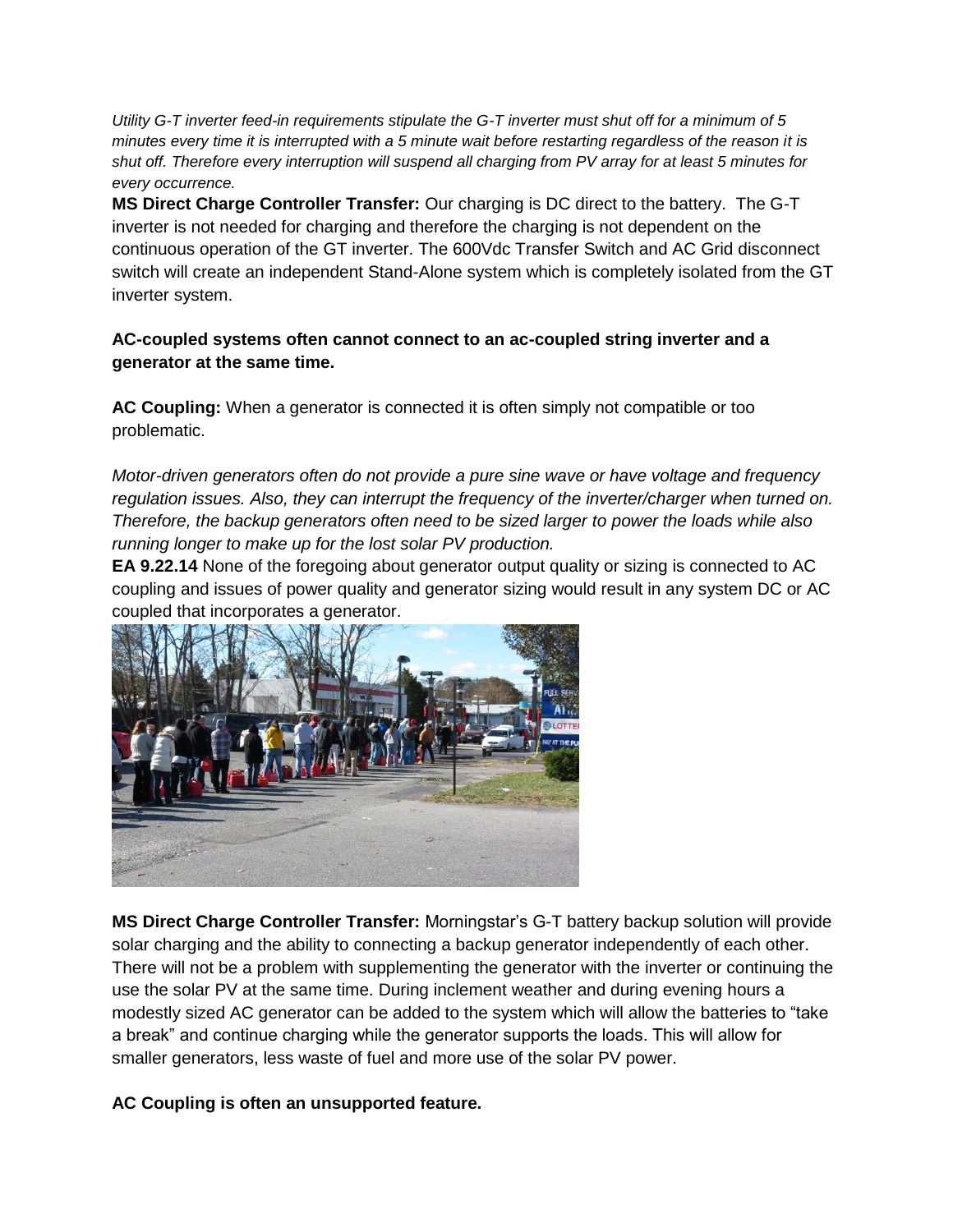**AC Coupling:** Many Grid-Tie inverter manufacturers do not support the use of an AC coupled system. They were designed to tie to the grid and not a local AC bus mimicking the grid. Technical support, warranty coverage and legal obligations may be nullified leaving the owner with no support, or worse yet, at risk of system malfunctions.

*List of manufacturers who have indicated that they do not support AC Coupling. (as of July, 2014)*

- *AE Solar (Formerly PV Powered)*
- *Fronius*
- *Ingeteam*
- *Motech*
- *Power-One*

**MS Direct Charge Controller Transfer:** Grid-Tied Inverters are designed to work with a DC Disconnect with no problem.

By disconnecting the G-T inverter Morningstar's solution does not try to make the inverter operate in a mode that it was never intended for. No G-T inverter manufacturers will have an issue with Morningstar's 600V transfer switch solution for battery backup since they are required to allow a DC disconnect switch to be thrown during operation.

# **AC Coupling must match power per Phase on Split phase and 3-Phase Systems. Single-Phase AC back-up solutions are not supported.**

**AC Coupling:** AC coupling from Split-Phase or 3-Phase PV systems to Single-Phase back up is not viable since the AC Coupled inverter/charger must match the G-T inverter's phases and power.

*AC Coupling with any G-T inverter on a 3-phase system is hard to accomplish since most inverter/chargers are not compatible for 3-Phase systems. Those that are need to be set up to match the G-T PV system's power production on each phase which is being connected to the grid. Managing the charging power can become even more complicated and much more costly than for a split phase system.* 

**MS Direct Charge Controller Transfer:** Any 48V inverter/charger can be used. It is even possible to to provide incremental backup charging from larger 3-phase (208V or 480V) commercial GT inverter systems creating the exact inverter/charger configuration needed for the loads (parallel for the required power and stacking for multiple phases).

Sometimes the only critical loads needed to be backed up are single phase. Providing a single-Phase inverter/charger can be much simpler and minimizes the cost dramatically especially for 3-Phase AC systems.

Most residential systems have split phase loads (stoves, dryers etc.). However, most back up power loads are not 240 Vac due to the very nature of the load size hence most back up power designs can rely on less expensive single phase battery based inverter/chargers. This creates more independence from both the GT inverter and Utility limitations.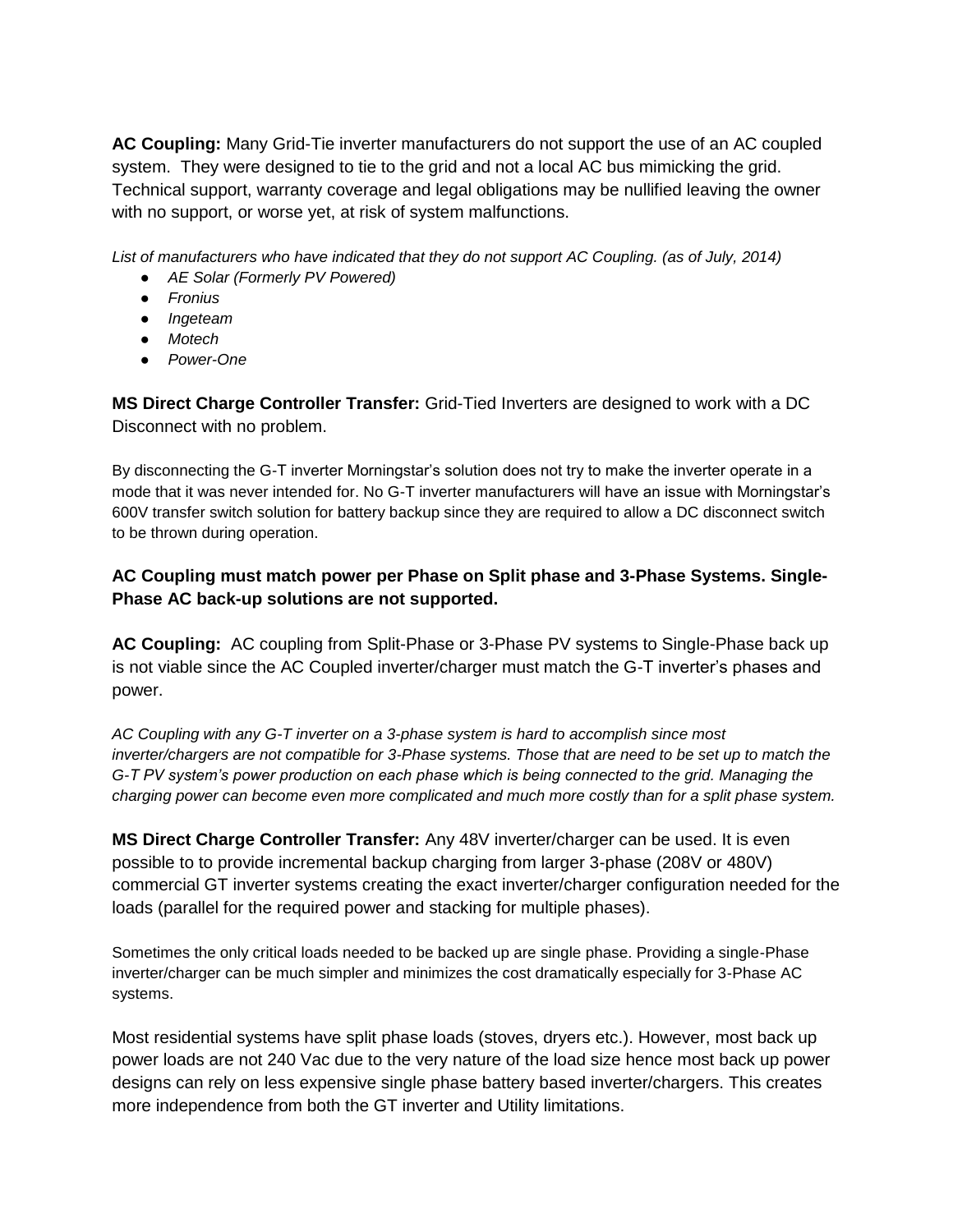## **AC Coupling larger PV systems require substantial cost and complexity.**

**AC Coupling:** Providing a battery backup solution for larger commercial systems using AC coupling is an extremely daunting possibility. The problems with sizing to match the G-T inverter with both power levels and phases is problematic if not possible at all to consider at all.

*While it is possible to 3-Phase systems are typically very large and for the same reasons the top bullets*  explain, very difficult to backup using AC Coupling. Centralized G-T inverters are very large and power all *3 phases. While there are 3-Phase solutions they can be quite expensive. They also do not match the size of the larger inverter so a new, smaller G-T inverter is needed to AC Couple part of the PV array.* 

**EA 9.22.14** It should be noted that during a power outage one portion of the PV array that feeds a 3-phase inverter can be diverted to back power purposes, which while not providing 3-phase back up will support simple single phase AC loads. The Morningstar lab example is a good one.

**MS Direct Charge Controller Transfer:** Only a small portion of the PV array needs to be utilized by the 600V MPPT to provide backup charging. Individual phases can be backed up on a per needed basis with individual inverters using the DC direct solution.

*The 600V Transfer Switch can work with a larger array that is split up into sub-arrays. These sub-arrays can feed a re-combiner to a large central inverter while capable of being switched over to separate 600V TriStar MPPT controllers. As discussed earlier the scalability of the 600V TriStar MPPT makes it a much more cost effective solution providing more kWh of charging on average for every dollar spent. AC Coupling solutions generally cannot be oversized so it can only connect to part of the array during an outage or be sized way larger than it needs to be. This means on cloudy days it is not able to keep up with Morningstar's Direct Charge Controller Transfer solution even though it may cost much more.*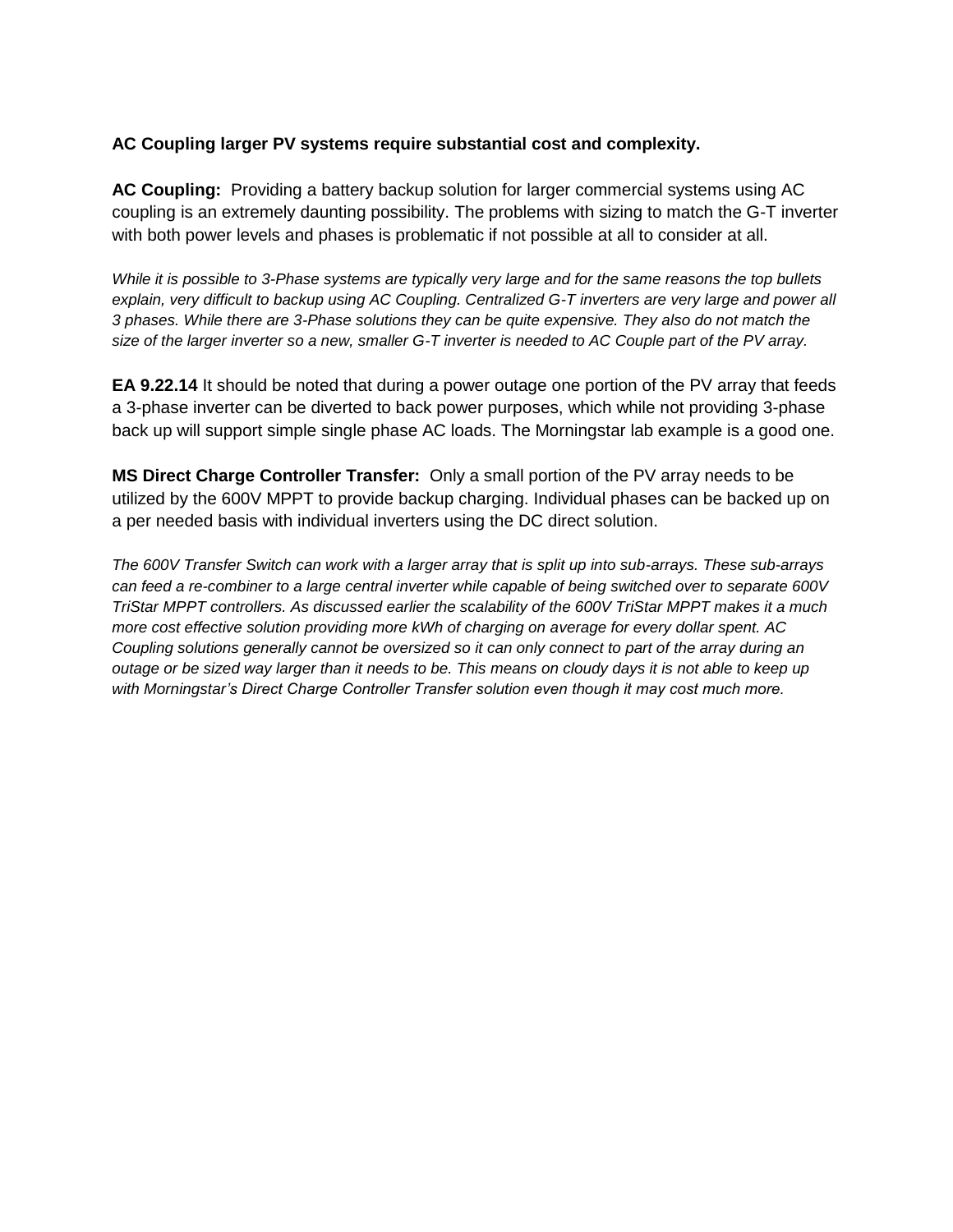## **Residential G-T Battery Backup Example**

Existing solar PV System Size: 5.76 kW Existing G-T Inverter: Fronius IG Plus 6.0-1 (240) Existing Array: 2 Strings of 12 Bosch 240W Modules

Daily kWh Needed: 7.5kWh/day (Refrigerator, Lights, Computer, TV, Heating fan Other small loads) Maximum Critical Load Power: < kW (240/120V) Average Solar Resource Min./ Max.: 3.2/5.4 kWh/m<sup>2</sup>/day (Adjusted for tilt and shading based on monthly averages) **AC Coupling Options:**  Minimum Size based on maximum G-T Inverter production. 5.76 x 1.25 = 7.2kW or 6 kW inverter so the Inverter/Charger > 6 kW. Available options: Outback: 1 Each) 8kW 240V Split-Phase Inverter charger Magnum:

2 each) 4.4kW Split-Phase Inverter/Chargers in parallel

Battery Size based on 50% discharge or max. charging rate = Max. charging rate = 6000 kW so =  $48$ V/ 600Ah

#### **MS Direct Charge Controller Transfer Options:**

1 each) 600V Transfer Switch, GFPD-600V, TS-MPPT-60-600V-48 Inverter sizing based on the load requirement: One 3kW; 120V single phase inverter charger or one 4kW; Split-Phase 120/240V Inverter/Charger Battery Size based on 50% discharge or max. charging rate = 300ah/day

#### **Summary:**

The AC coupling solution requires the customer to oversize the inverter/charger(s) and battery bank twice what is needed for the system. Since it is oversized the G-T inverter will be turning on and shutting off throughout the day causing extra wear on the switching and inverter electronics. In addition, unless diversion load control is also added to the system the batteries will typically remain undercharged (<80% SOC) during an outage since they will never receive the absorption charging cycle.

Morningstar's Direct Charge Controller Transfer option will still access the full array power on cloudy days when it is really needed. For sunny days when it is generating more than is needed it will limit the charging to a more acceptable rate for a smaller battery bank.

The Direct Charge Controller Transfer system is a simple solution which perfectly meets the requirements for this battery backup application better than the AC Coupled solution and the cost will be significantly lower. There should never be a concern about the TS-MPPT-60-600V-48 controller shutting down for any reason as it will always provide charging power whenever there is sunlight and the batteries could use more energy. In addition, there is no risk of invalidating the G-T inverter warranty as it creates a separate independent solution from the G-T inverter.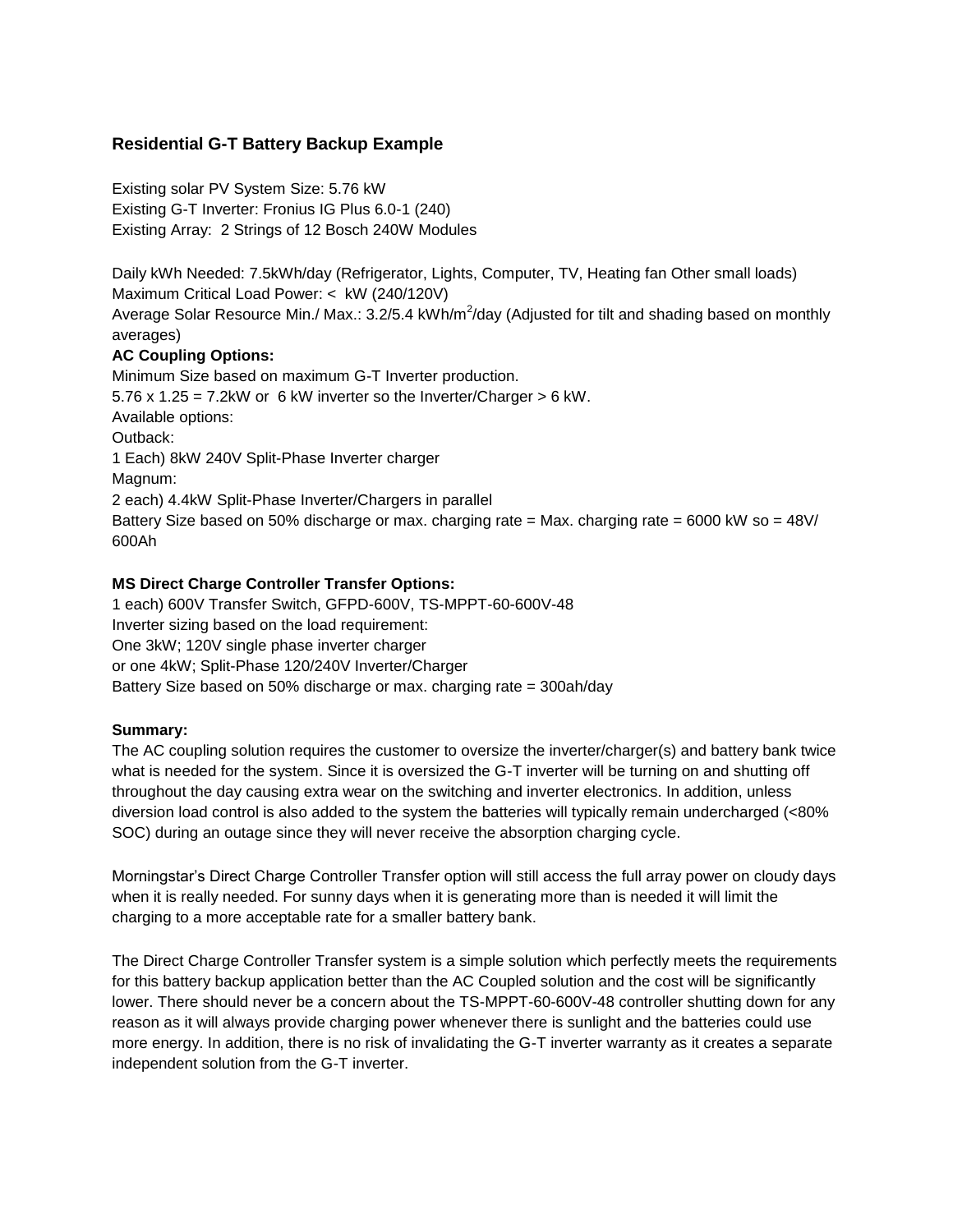## **Commercial G-T Battery Backup Example**

From SolarPro "Projects"; October/November 2012; Page 136 Customer: CALSTART; Installer: SoCal Existing solar PV System Size: 84.5kW Existing G-T Inverter: Advanced Energy PVP75kW,-110-S (208) Existing Array: 26 Strings of 13 Bosch 255W Modules

Daily kWh Needed: 30 kWh/day; Single-Phase Lights; PC's; Server; Internet, Phone; Alarms; **Refrigerator** Maximum Critical Load Power:120V 1-phase Loads 5X) 20A/120V Breakers Solar Resource Min./ Max. Average DailySolar Radiation: 3.2/7.1 kWh/m<sup>2</sup>/day (Adjusted for Tilt) Minimum Battery Bank = 48V; 3,500Ah based on 2 days of autonomy and 80% DOD.

Minimum Size based on Daily kWh needed. 13 kW AC Coupled 2-phase or 3-Phase System

#### **AC Coupling Options (Outback):**

New G-T Inverter(s) for 4 Strings of the existing 26 Strings of 250W Modules New G-T System Size: 13kW (New additional Utility Interconnection agreement required!)

AC Coupling to 2 or 3 Phases of a 3-phase system. 13 kW \* 1.25 = 16.25kW + Inverter/Chargers

Fronius IG Plus 11.4kW/208V 2-phase inverter BOS for 2-Phase backup and load panel. 2X) Outback 8kW Radians for 2 phase solution. Much larger than needed. However, extra AC circuits and power can be used.

Minimum Battery Sizing 48V/1300Ah for max. charging current For 2 days Autonomy = 48V/1500Ah

#### **SMA Option**:

2 each SunnyBoy 6000 Inverter BOS for 2 each Sunny Island 5kW (Note: SMA can limit the GT inverter power so the inverter/charger does not need to be able to handle the full GT inverter power) Minimum battery Size = 1,000Ah

Other problems: Generator options may difficult to implement.

#### **MS Direct Charge Controller Transfer Options:**

Access 6 strings of the array for more consistent charging. (More Autonomy) 600V DC BOS Equipment 3 small combiners (2 strings each) ReCombiner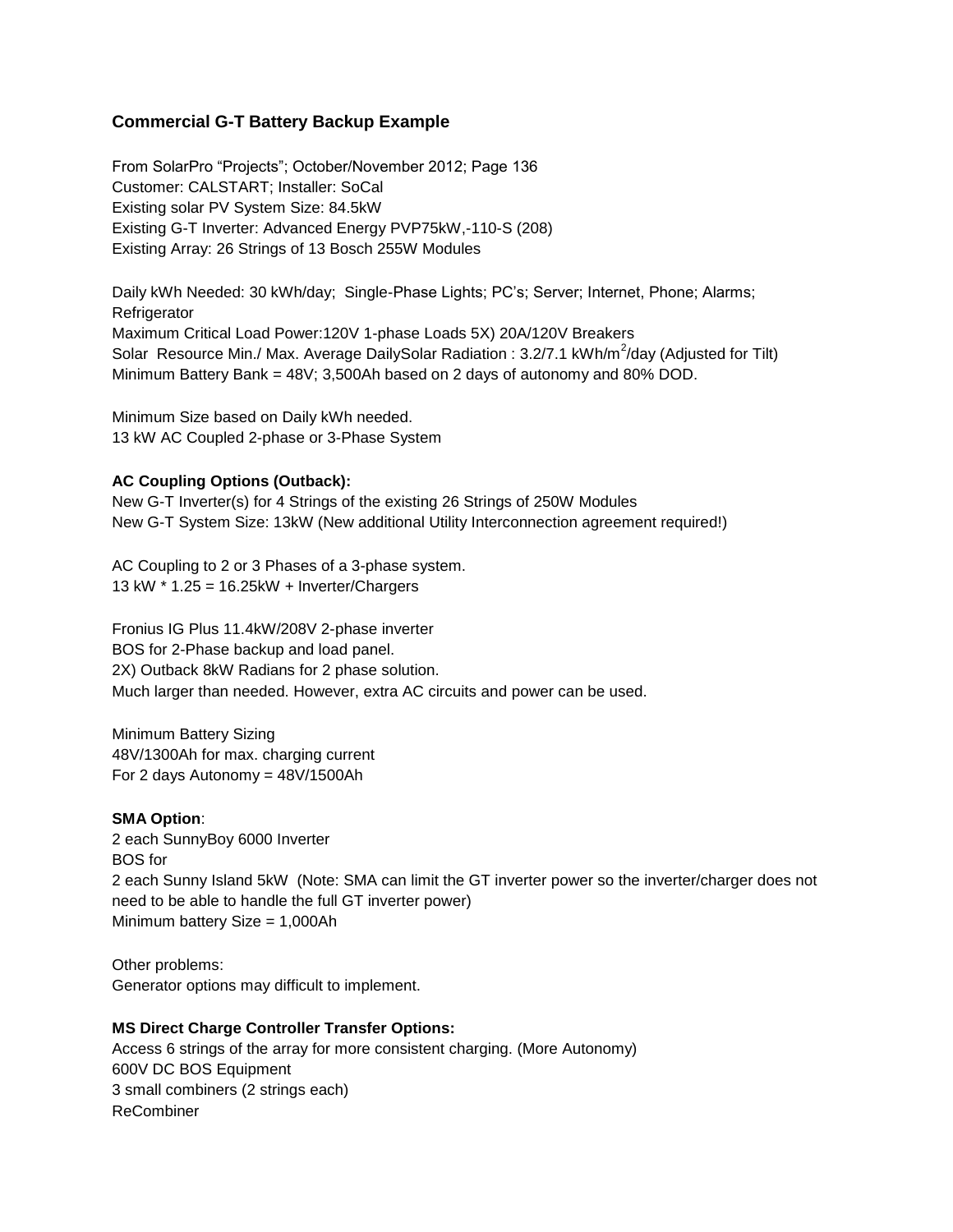3 each) Prewired TS-MPPT-60-600V-48-DB-TR-GFPD: Prewired TS-MPPT-60-600V-48 with Transfer Switch & GFPD-600V

Inverter sizing based on the max. load requirement:

Maximum Critical Load Power:120V 1-phase Loads 5X) 20A/120V Breakers

A single 6kW Inverter/Charger can handle all of the loads with power to spare.

A single phase load panel is a simple installation. So is a split-phase load panel.

Minimum Battery Bank Size = 960Ah -Since C/5 with max. charging rate of  $3 \times 60$ A = 180A;  $5 \times 180 =$ 900Ah

#### **Summary:**

Morningstar's Direct Charge Controller Transfer will cost much less to meet the needs of this customer, be much simpler to install and will provide 50% more charging on cloudy days when it is needed the most.

A major consideration is also that additional new G-T inverters which could require new utility approval are not required.

#### **Automatic Transfer Switch, Demand Response or Self Consumption**

Please note that this solution is geared towards Battery Backup capability rather than Demand Response or Self Consumption. To take advantage of the lower cost and higher efficiency DC Coupling for Demand Response or Self Consumption an automatic 600Vdc Transfer Switch could be implemented with advanced programming. With the added advantages of DC coupling over typical UPS systems it is likely that an automatic transfer switch will be developed at some point in the future.

For this system which has strings of 13X) 250W modules in series the string sizing is perfect (3.25kW) for a single string with a a TS-MPPT 600V controller for optimal performance. A small 15A automatic Transfer Switch would allow for a single string of a large array to switch over to a controller for instantaneous response for power outages or other system responsiveness such as for prioritized charging, Demand Response or Self Consumption for example..

#### **Parallel Feature**

Morningstar will also be introducing a parallel feature to allow for up to 4) TS-MPPT 600V controllers to operate like a single unit with parallel inputs. Only one GFPD-600V is needed for this for additional cost savings.

A larger automatic transfer switch rated for higher current can be used or multiple single string transfer switches for more incremental charging power control.

Also, for this example with 2 combined strings with a single TS-MPPT 600V controller, our parallel feature will allow customers to add a second controller if they need the sunny day/ full power charging capability. However, the additional max. charging current can increase the battery sizing without any improvement to the amount of charging energy on cloudy days.